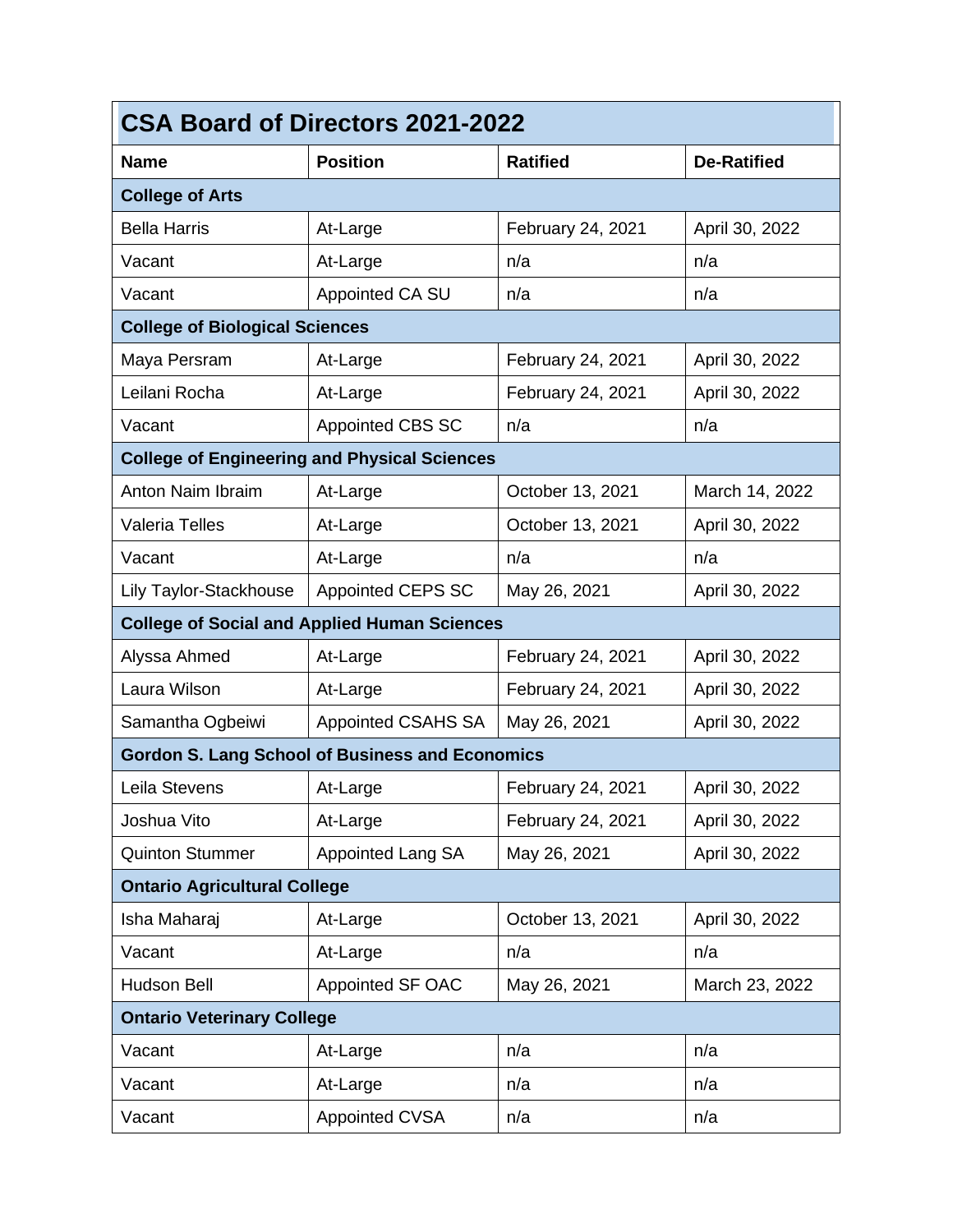| <b>Student Organizations</b> |                                                                                   |                       |                    |
|------------------------------|-----------------------------------------------------------------------------------|-----------------------|--------------------|
| <b>Name</b>                  | <b>Position</b>                                                                   | <b>Ratified</b>       | <b>De-Ratified</b> |
| Jena-Lee Ashley              | <b>Indigenous Student Society</b><br>(ISS)                                        | May 26, 2021          | March 14, 2022     |
| Michael Pacheco              | <b>Board of Governors</b>                                                         | May 26, 2021          | April 30, 2022     |
| Damilola Oguntala            | <b>Guelph Black Students</b><br>Association (GBSA)                                | May 26, 2021          | April 30, 2022     |
| Vacant                       | Guelph Campus Co-Op                                                               | n/a                   | n/a                |
| Amanda Conibear              | Guelph Queer Equality (GQE)                                                       | May 26, 2021          | April 30, 2022     |
| Vacant                       | <b>Guelph Resource Centre for</b><br>Gender Empowerment and<br>Diversity (GRCGED) | n/a                   | n/a                |
| Shawna Perrit                | Interhall Council (IHC)                                                           | May 26, 2021          | January 19, 2022   |
| <b>Elizabeth Powell</b>      | Interhall Council (IHC)                                                           | February 2,<br>2022   | April 11, 2022     |
| Keshini Digamber             | <b>International Student</b><br>Organization (ISO)                                | May 26, 2021          | April 30, 2022     |
| Ariel Oleynikov              | Ontario Public Interest Research<br>Group (OPIRG) - Guelph                        | September 15,<br>2021 | April 30, 2022     |
| <b>Justin Mihaly</b>         | <b>Student Senate Caucus (SSC)</b>                                                | May 26, 2021          | April 30, 2022     |

| <b>Executive Officers</b> |                              |                   |  |
|---------------------------|------------------------------|-------------------|--|
| <b>Name</b>               | <b>Position</b>              | <b>Ratified</b>   |  |
| Nicole Walker             | President                    | February 24, 2021 |  |
| <b>Sara Kuwatly</b>       | <b>VP Student Experience</b> | February 24, 2021 |  |
|                           |                              |                   |  |

| Sara Kuwatly  | <b>VP Student Experience</b> | February 24, 2021 | December 3, 2021 |
|---------------|------------------------------|-------------------|------------------|
| Vacant        | <b>VP Student Experience</b> | December 3, 2021  | April 30, 2022   |
| Lisa Kazuhara | VP Academic                  | February 24, 2021 | April 30, 2022   |
| Shilik Hamad  | <b>VP External</b>           | February 24, 2021 | April 30, 2022   |

**De-Ratified** 

April 30, 2022

| <b>Board Admin. Staff</b> |                 |                                   |  |
|---------------------------|-----------------|-----------------------------------|--|
| <b>Name</b>               | <b>Position</b> | <b>Dates</b>                      |  |
| <b>Cameron Olesen</b>     | Chair           | May 1, 2021 - April 30, 2022      |  |
| Pete Wobschall            | <b>PTM</b>      | May 1, 2021 - April 30, 2022      |  |
| Sarah Dias                | Scribe          | May 1, 2021 - January 19, 2022    |  |
| Olivia Wells              | Scribe          | February 2, 2022 - April 30, 2022 |  |